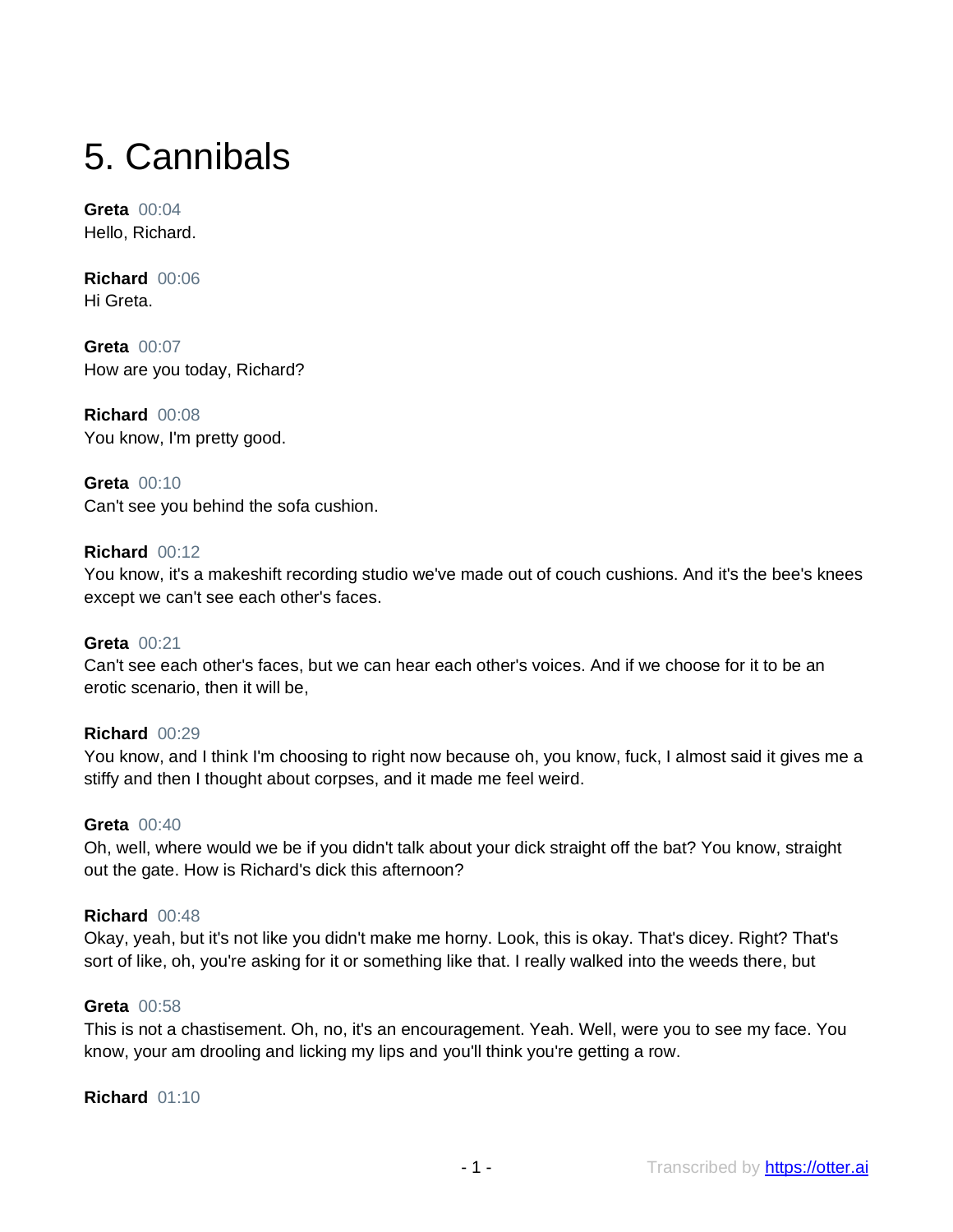Oh,

**Greta** 01:11 Sorry. That was disgusting.

**Richard** 01:12 No. Well.

**Greta** 01:13 Drooling is never good .

**Richard** 01:15 Yeah, but some people are really into it. You know,

**Greta** 01:17 You know, what didn't I just hear? Oh, this is salacious.

**Richard** 01:21 Go on.

**Greta** 01:22 That actor who was in that beautiful art film. Call Me By Your Name?The older one.

**Richard** 01:28 Oh, my.

**Greta** 01:29 Yeah, he's accountable. He eats people sexually.

**Richard** 01:32 What?

**Greta** 01:32 Yeah, he's one of those guys. And that's breaking news. I just heard that.

**Richard** 01:36 Oh, I don't like that. Oh, that's really dark.

## **Greta** 01:42

Well, I don't know if he's eaten them but he's certainly into that. You know, that's what he talks about. So is it his fault? Richard, I

**Richard** 01:49 I don't give a shit.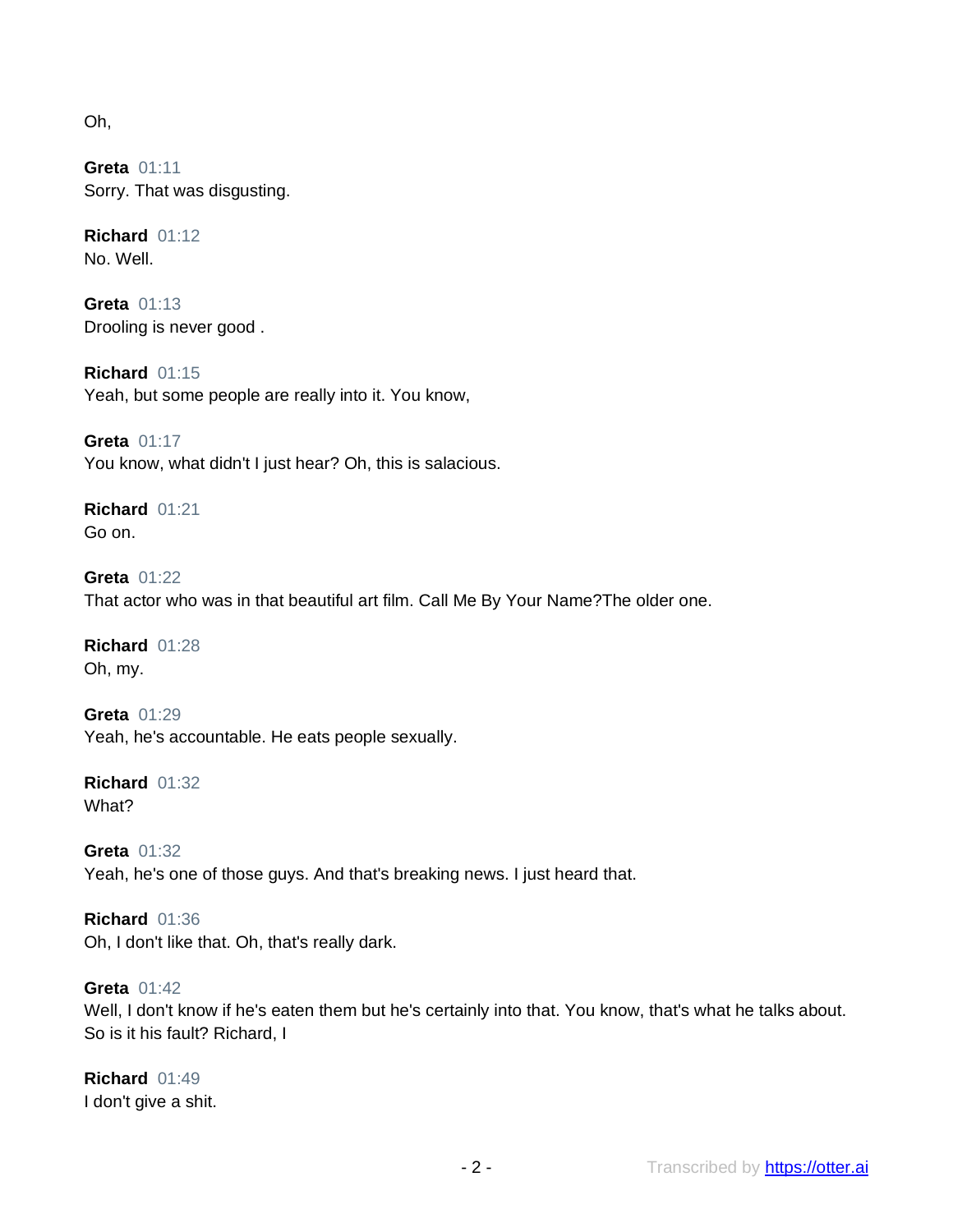## **Greta** 01:51

Yeah, I know you're not into a bit of two consenting adults want to get into that, you know, do you think it should be stopped?

**Richard** 01:57 Yes.

**Greta** 01:59 So do I.

## **Richard** 02:01

I can't get behind? I should I should play the devil's advocate here. You know, and I definitely would be the devil's advocate when it comes to cannibalism. You know what I mean?

## **Greta** 02:11

Well, I mean, thinking about how quickly a fantasy can kind of, you know, it cools off. You think, God I want this you got it and you're fine. Next minute. You're frying an egg. But with cannibalism?

#### **Richard** 02:25

Yeah. There's no one back. You know, I came what do you want to do now? Oh, and then you're like, Oh, right. You're dead.

**Greta** 02:34 I ate you.

**Richard** 02:35 I ate yo, so I guess we're not gonna go to the book and mall together.

**Greta** 02:38 Sorry. Anyway, I thought it was a beautiful film.

#### **Richard** 02:41

Yeah, I don't think I can ever watch it again. Cannibals. To be honest, are my biggest fear freaking me out from day one. It really takes a shit into my butt and then makes me shit back into its butt, you know,

**Greta** 02:55 That kind of thing. But, and then get out a knife and fork.

**Richard** 02:58 Yeah, exactly.

**Greta** 03:00 Do you find it more upsetting from the Eatee or the eater?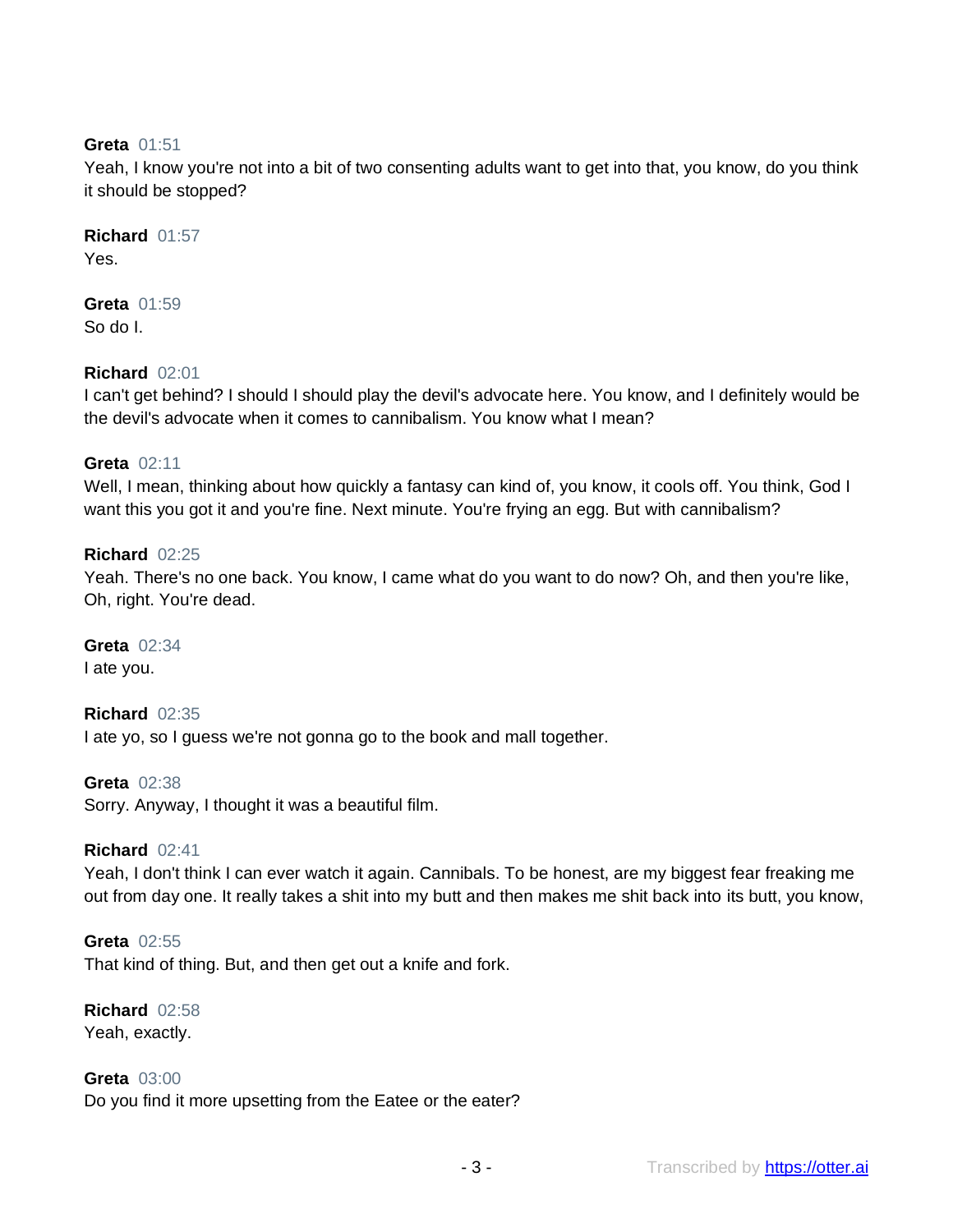**Richard** 03:05 I thought you were talking about E T.

## **Greta** 03:07

You know, I mean, how many movies have we watched and we're watching a cannibal and we don't know it. Maybe it's not such a wonderful life.

**Richard** 03:14 Maybe it used to be a wonderful life before I got eaten alive by Jimmy Stewart.

**Greta** 03:20 Jimmy doesn't seem like the type.

**Richard** 03:24 He might come in and go [Richard does impression] 'oh, I can't do it. I'll try'.

**Greta** 03:28 I knew who that was?

**Richard** 03:29 [Richard goes impression] 'Well, why don't I have a bite of you'.

**Greta** 03:35 If you ask me in that voice, you know, I might say yes.

## **Richard** 03:38

Oh, you know, I don't know. I don't normally I'm not normally into it. But for some reason when I do Jimmy Stewart. I do kind of want to bite.

**Greta** 03:47 You want a little bite?

## **Richard** 03:49

[As Jimmy Stewart] 'Oh, I might just, I might just want one bite'. [Normal voice] You know, it's kind of working for me.

**Greta** 03:55 Yeah, it's working for me too. Yeah. Where do you want to start?

**Richard** 03:59 Oooooooh [laughs]

**Greta** 04:00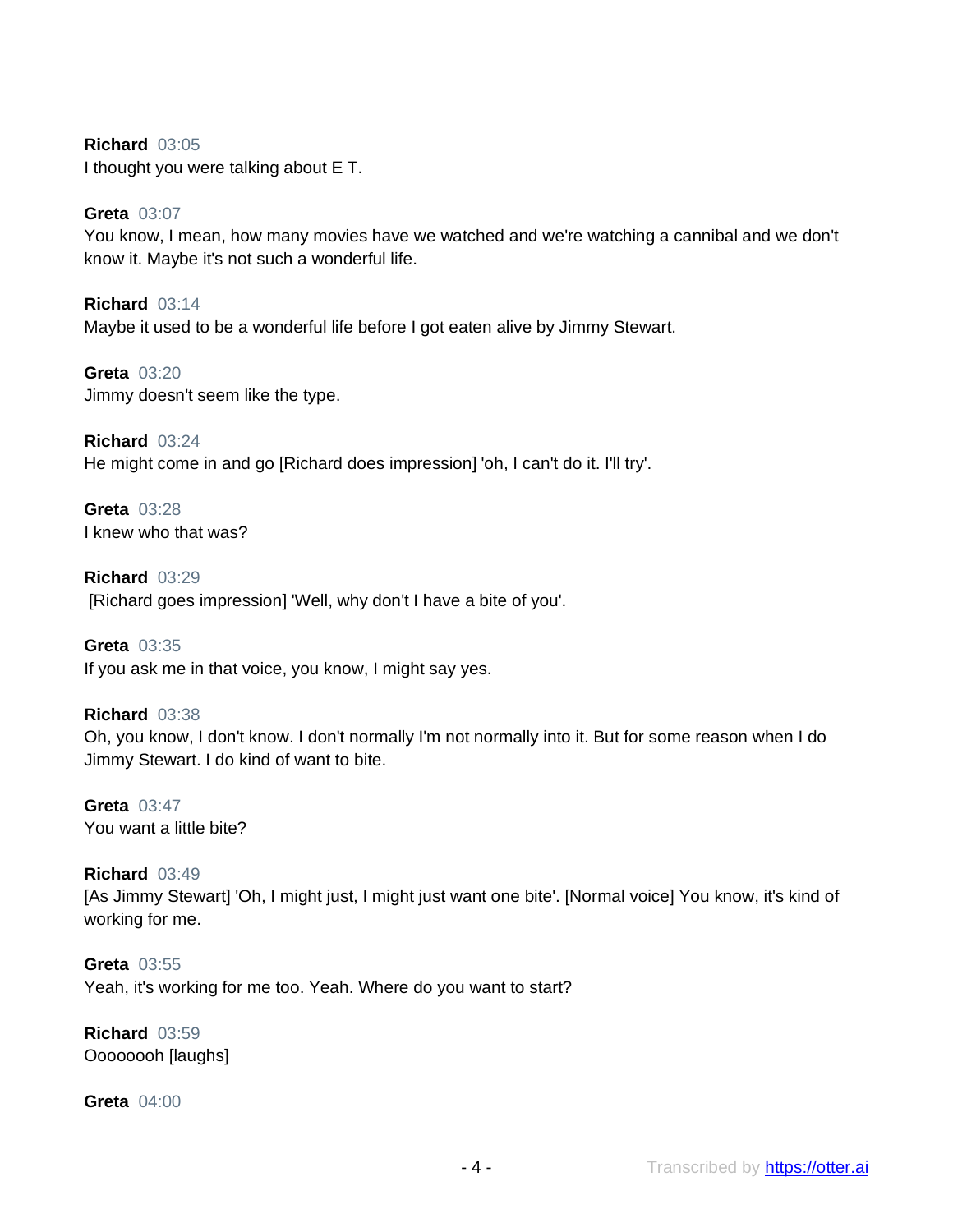Do you want a little lobe? Are we going for a calf? What would you go for?

**Richard** 04:04 [As Jimmy Stewart] 'While I think the lobe sounds just fine'.

**Greta** 04:07 Yoda? Is that you?

## **Richard** 04:10

It's a tough one. Jimmy Stewart because it can really slip into the Yoda easy you know, if you're me, and you're as good as I am at impressions, you know, you can kind of... [As Jimmy Stewart] 'Oh, my'. Oh, I thought I could do...Oh there we go. Now I don't remember what we were talking about'.

**Greta** 04:31 Well, who do you find creepy? You're the one who sacrifices himself or the one who eats.

**Richard** 04:37 [Normal voice] Oh, yes, the eater or the eatee? Was the question the eatee is worse.

**Greta** 04:44 So what is it about that? Can you dig deeper?

## **Richard** 04:46

Why is it worse to be the eatee? I don't know. But you think yourself laying out and saying come over and you know, have a piece of me? And then I'll bleed out.

**Greta** 04:56 You don'tlike the self sacrifice? or Oh,

#### **Richard** 04:59

Noooo, it's weedy, it's weak, it rolls. It's mealy, you know, like 'oh, eat me and then I'll be dead. I don't want to hang out with you'. Don't want to hang out with a cannibal either. But at least the cannibals like, 'fuck yeah. Let's live to its fullest. I'm gonna eat somebody.' I don't know, there's a little boy a little more fire in the tank, or whatever.

#### **Greta** 05:25

For me the eating is... yeah, I find that a terrible trespass. I couldn't do it without feeling guilty. So I think it will be the eatee. So I think what we have here, Richard, is a perfect match. If we had to, we know at least what role you know, but you wouldn't want to eat me because I'm an eatee.

#### **Richard** 05:46

Yeah, you know, it would kind of put me off. I sort of rather eat another eater.

#### **Greta** 05:51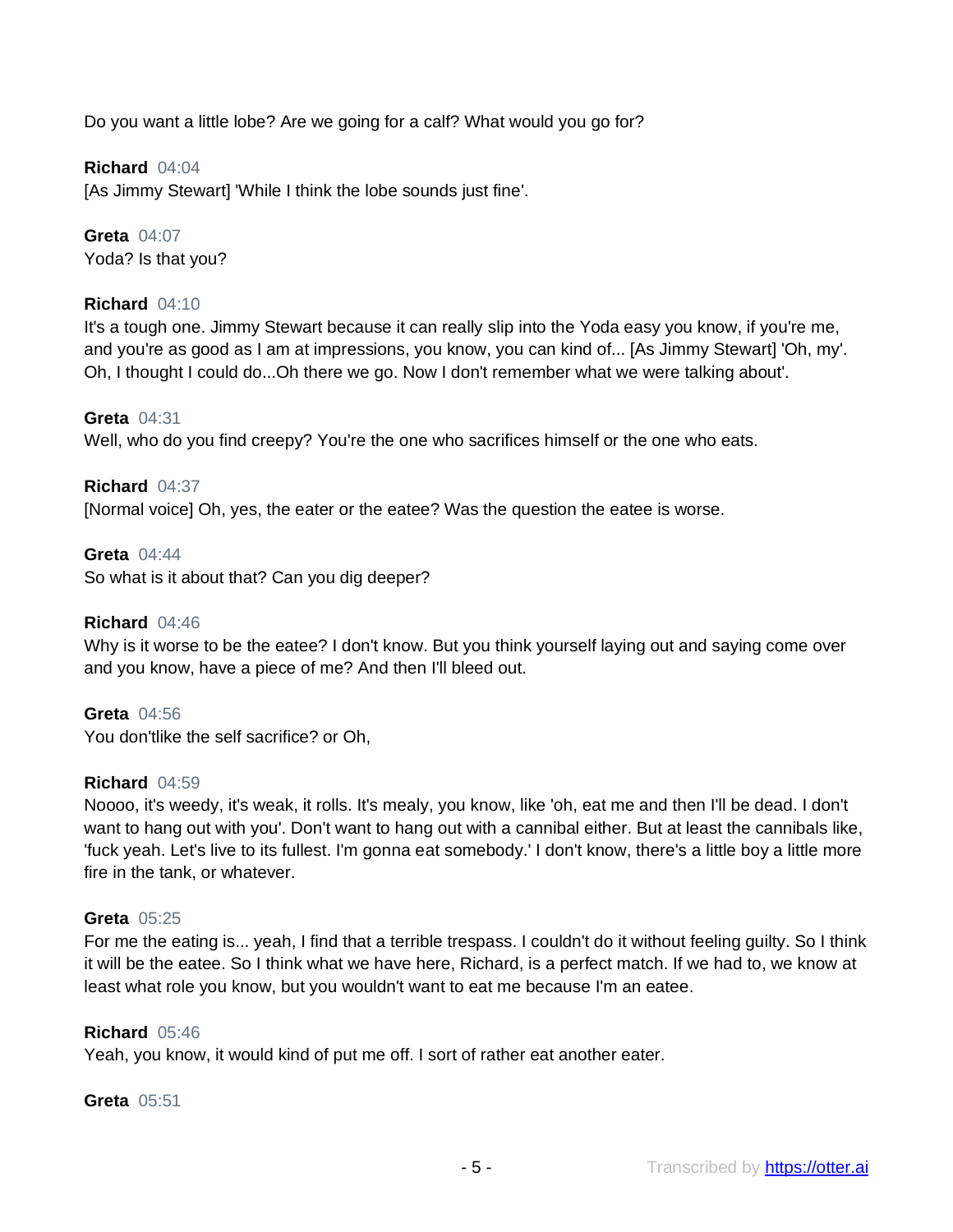Yeah, That was trying to eat me. And I'd be like, 'you know what, eat this' [laughs]. And then I've accidentally sacrifice myself. Well, you know, it's weird to know that about each other that you would rather be eaten and I'd rather eat. It's interesting, isn't it? It's just another element of our ying yang.

#### **Richard** 06:10

Yeah, I mean, that's great. I can't imagine how fucking lonely I'd be. Can you imagine the day like if we're stuck on a lifeboat.

**Greta** 06:18 Cannibals who find themselves in the perfect cannibal situation?

**Richard** 06:22 That's like, okay, it's near you. I wonder if you have a change of heart.

**Greta** 06:25 You might think well, this is taking the fun out of it.

**Richard** 06:28 Because now it's like forced on us.

#### **Greta** 06:31

What's tha like? Can you can you transfer that to a different practice? Like, you really want to get one? No, nevermind. That's too dark. Yeah, no, not doing it.

## **Richard** 06:44

Yeah. I'm gonna go out on a limb here. Yeah, well, no, I'm not gonna do it either.

**Greta** 06:50 Were you gonna do you want to guess what mine was?

**Richard** 06:52 Sure. Should we say it at the same time?

**Greta** 06:54 Okay. You want to go.

**Richard** 06:56 And get...

**Richard & Greta** 07:03 Gang...banged [both laugh].

**Richard** 07:05 If it's forced on you, it's the worst. Shit.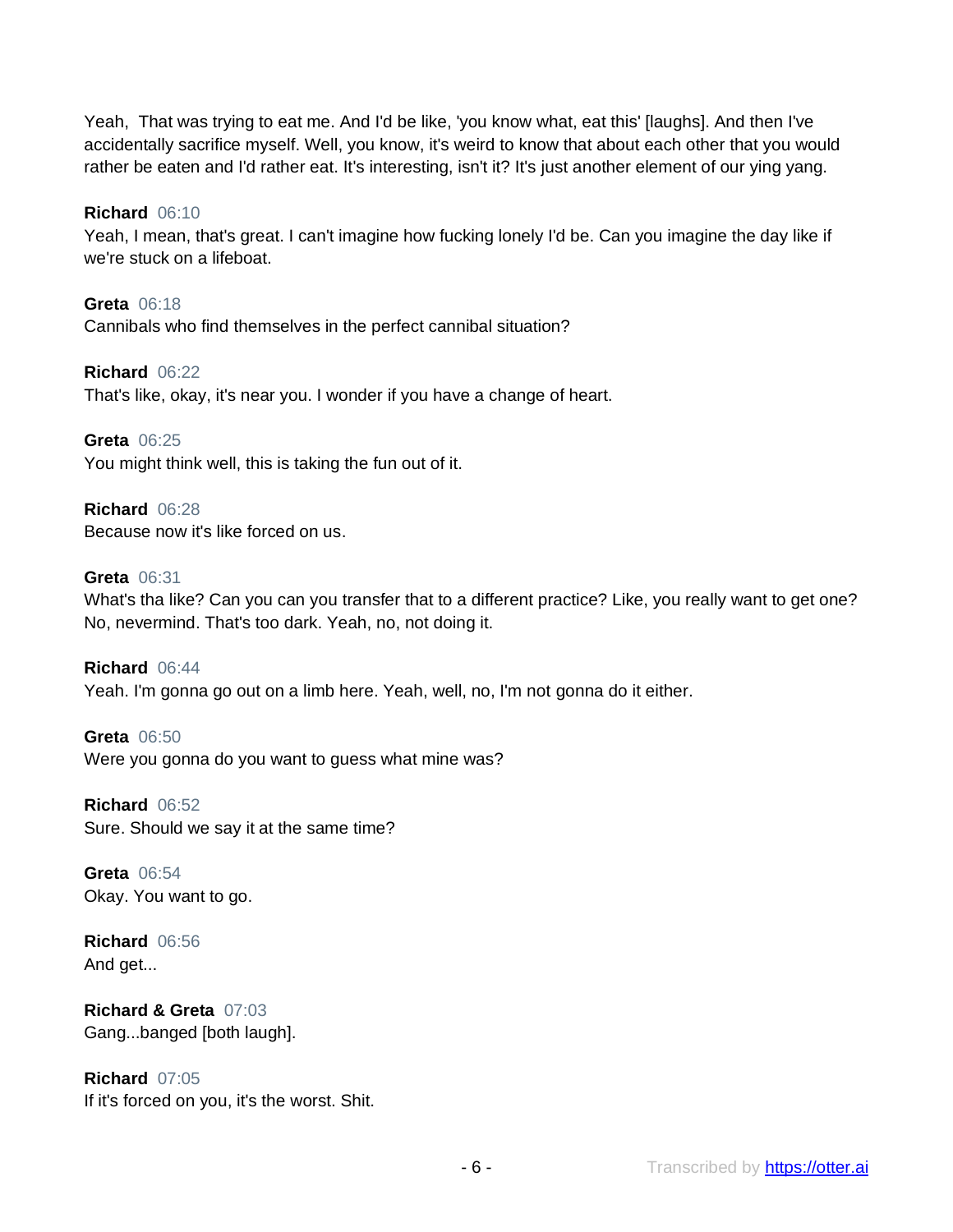## **Greta** 07:08

It's amazing, because we're not we haven't even got eye contact. And we have this absolute synchronicity.

## **Richard** 07:14

Yeah. I mean, that was a really amazing moment.

## **Guitar strumming** 07:17

**Greta** 07:24 I might have a glass of wine.

**Richard** 07:26 Oh, yeah. It's a screw top.

### **Greta** 07:29

Oh, it's hard. Oh, I might have to use my teeth here. Because all that's happening is I'm excoriating the palm of my thumb and forefinger. Oww, Richard, that burns. I can't open this fucking thing. Oh, Richard, I'm passing it over the cushion. Could you do it for me?

**Richard** 07:48 I'll do my best here. You know, see what happens.

**Greta** 07:50 See... there's sometimes it's the little things about having a partner that really bring home their worth.

**Richard** 07:58 Oh, it's a fucking motherfucker. Yeah, that's a real shit in the pants.

**Greta** 08:01 Yeah, that's tough, isn't it?

## **Richard** 08:03

What it is, folks is a screw top. It's got a perforation in it that's perforated about as well as something that's got nothing perforated about it. I'm going for a knife.

## **Greta** 08:13

Sorry to cause so much trouble.

### 08:15

I'll bring a couple tools over. I got a few tools. Okay, so I've got a small knife. Advertising. It's blade is stainless.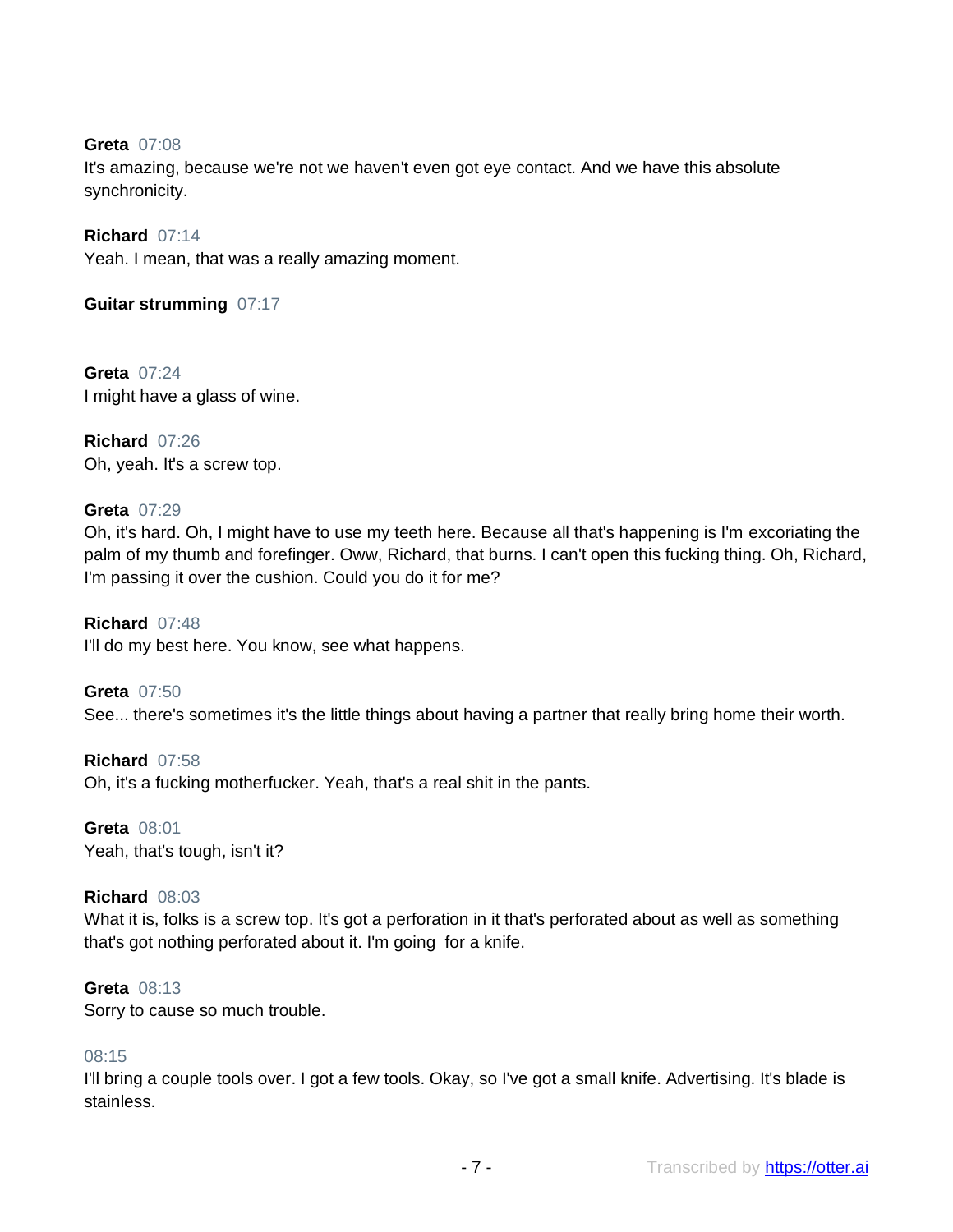#### **Greta** 08:28

That's good. Oh. Oh, my. Oh, thank you. [Richard pouring wine]

#### **Richard** 08:41

That was gorgeous.

## **Greta** 08:42

I was aware of that sounding a little bit like urination. I'm sorry for the word. Oh, you know, you know, it sounds like piss to me.

#### **Richard** 08:50

To me, it sounded like I was on a raft on a gurgling bergling brooke, you know. And I say bergling because it was stealing my fancy.

**Richard & Greta** 09:02 [Intro music] Richard and Greta gonna make your life better...today.

**Richard** 09:14 You know, since we're having drinks, like craken, one of these [opens can and slurps]

**Greta** 09:20 Welcome to how to get the most out of your partner.

#### **Richard** 09:23

All the podcasts werein we learn more about each other and find ways to improve upon one another to find.....better versions of ourselves.

**Greta** 09:38 It's like an investigative look at daily life to make sure we're getting the most out of each other.

**Richard** 09:44 Exactly. Sorry, I had to take a big swallow of beer. I love putting an 'r' on the end of swallow.

#### **Greta** 09:49

So Richard, I gotta tell you gave me a little fizz when you said that.

#### **Richard** 09:54 Oh, that's nice.

**Greta** 09:55 Yeah, didn't make it more exciting.

**Richard** 09:56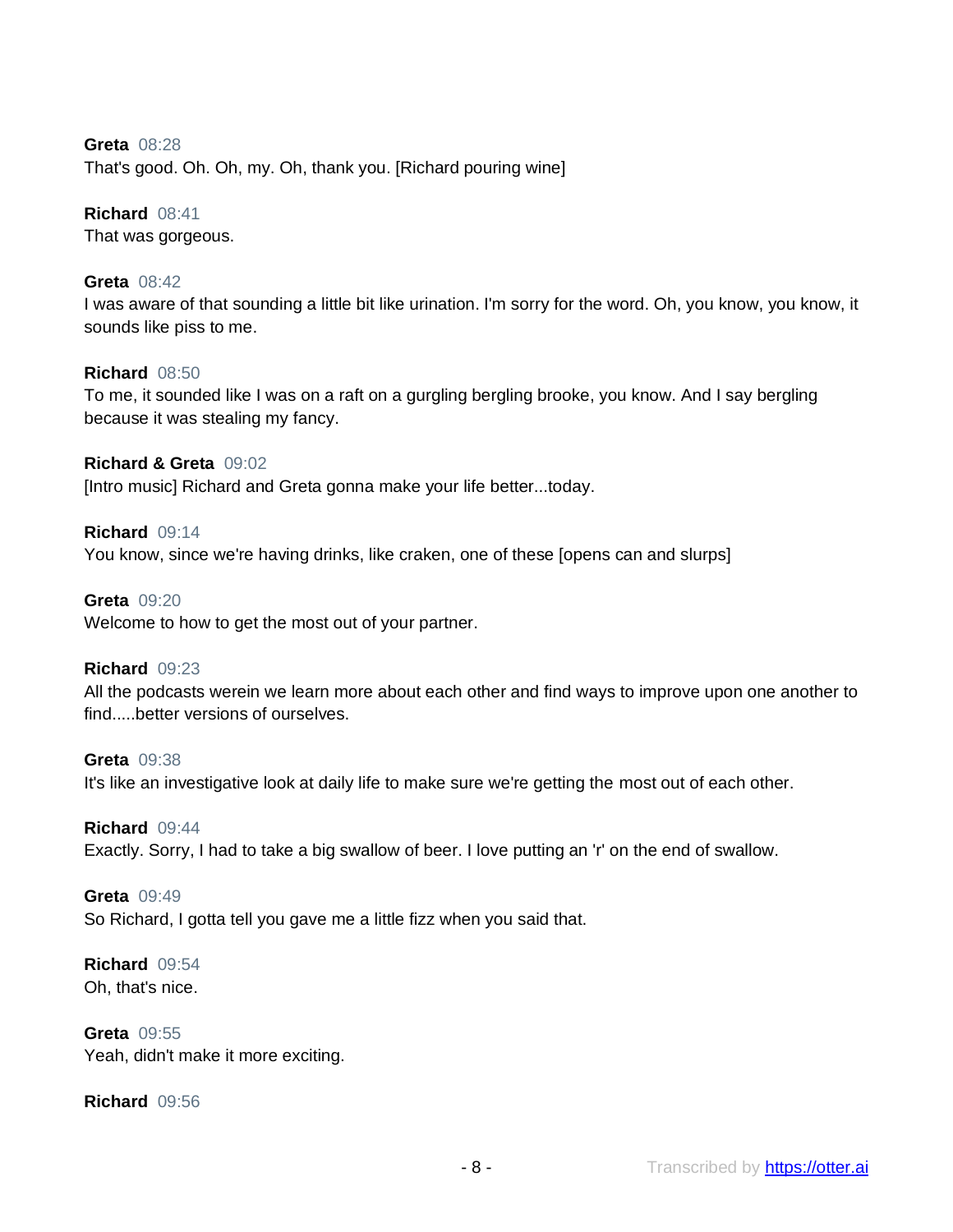Take a nice swaller of that.

**Greta** 09:58 Well, exactly. And that's the perfect example of how to get the most of your partner.

**Richard** 10:03 Little new nuances full of surprises, packed with surprises.

**Greta** 10:08 And Richard, if there was a word you rather I pronounced a different way, you know, just throw my way. I'll change it for you.

**Richard** 10:15 Okay, I'd like you to pronounce the word...Jazz.

**Greta** 10:19 Yeah

**Richard** 10:19 Jizz

**Greta** 10:21 Yash we listen to some jizz.

**Richard** 10:23 Yeah.

**Guitar strumming** 10:24

**Greta** 10:31 Product review.

**Richard** 10:33 Okay, so should I give you one?

**Greta** 10:35 I'll give you one first if that's okay. You recently bought a chest of drawers that you assembled yourself? Do you want to review that?

## **Richard** 10:45

It fucks your ears with a fine banging sound, every time you go near it. It's the tinniest Holy shit, I mean, it's a gong.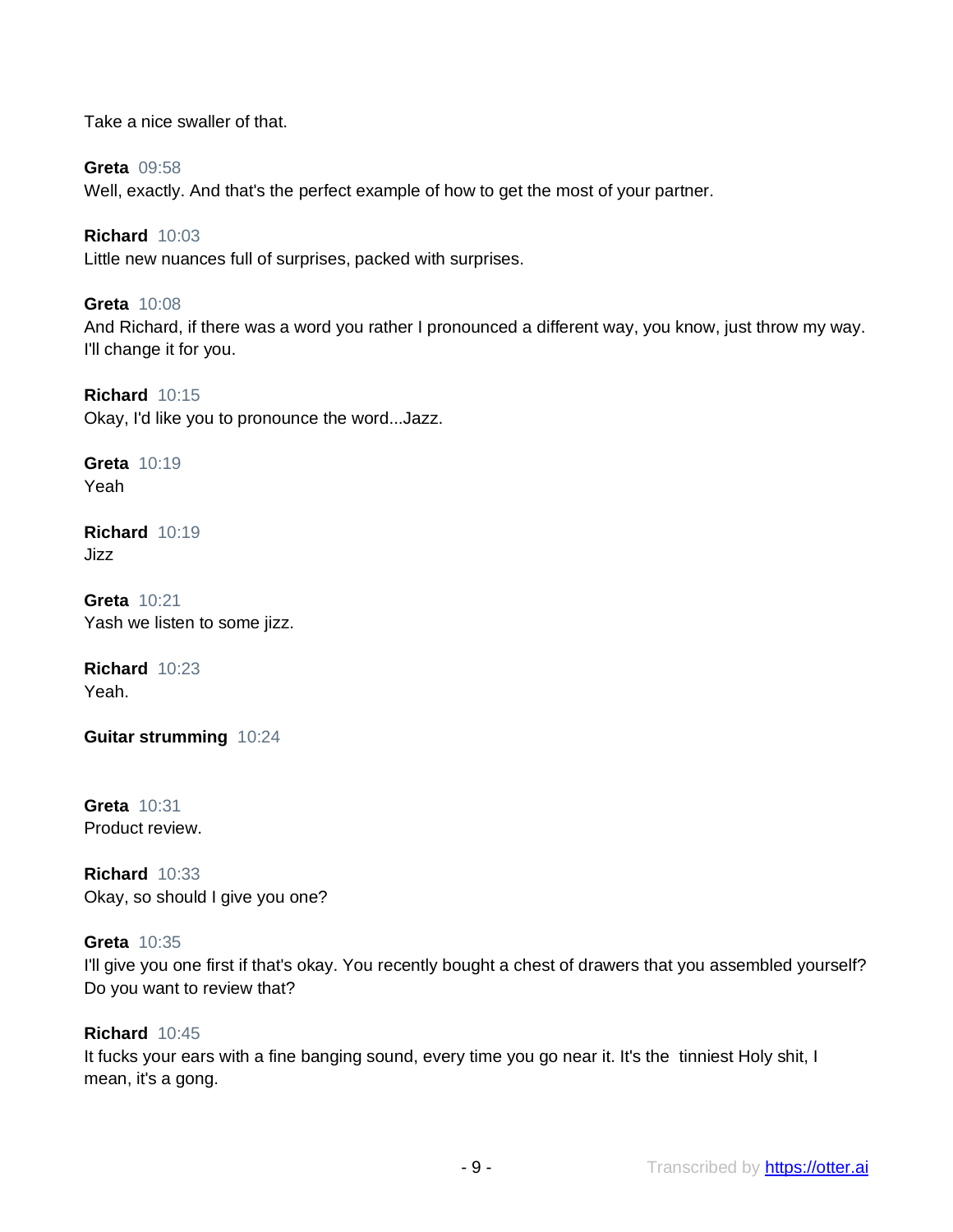#### **Greta** 10:56

You know, the irony is that we just recently disassembled our bed to sleep on the floor. Because weren't we sleeping on a gong?

## **Richard** 11:03

Were we ever you know? A squeaky gong. I mean fucking was an embarrassment because of the neighbours and the [makes squeaking noise], and the speed we go out you know, we don't want people knowing that. Squeak...squeak. Yeah, you don't want people to know your rate. You know, your fucking rate. But it's like your fingerprint like your you know,

#### **Greta** 11:24

Your BPM your bangs per minute. Exactly. I'd like a low bang per minute though.

#### **Richard** 11:29

Just kind of one bang and then just have a cup of coffee and then go for a second bang.

**Greta** 11:33 The bed was gone.

## **Richard** 11:35

Yes.

## **Greta** 11:35

The neighbours listen to the beats per minute. And then. So did we disassemble so that we could live flat? You know, like they do in Japan?

## **Richard** 11:44

You're not going to believe this. But on my list here, no bedframe as a product, so we're on the same page.

#### **Greta** 11:50

We are on the same page. We're speaking in unison. We're each thinking about gang bangs.

## **Richard** 11:55

Yeah, I mean, you wouldn't want a squeaky fucking bedframe like that. If you're getting a gang bang, that's for sure.

#### **Greta** 12:00

No, I mean, the beats per minute would raise up.

#### **Richard** 12:04

God it would sound like you know, those weird church people that have the bells groups where they all sit around and pull ropes up in the steeple, and they're going ding dong ding dong ding ding ding dong. You know, it'd be like that.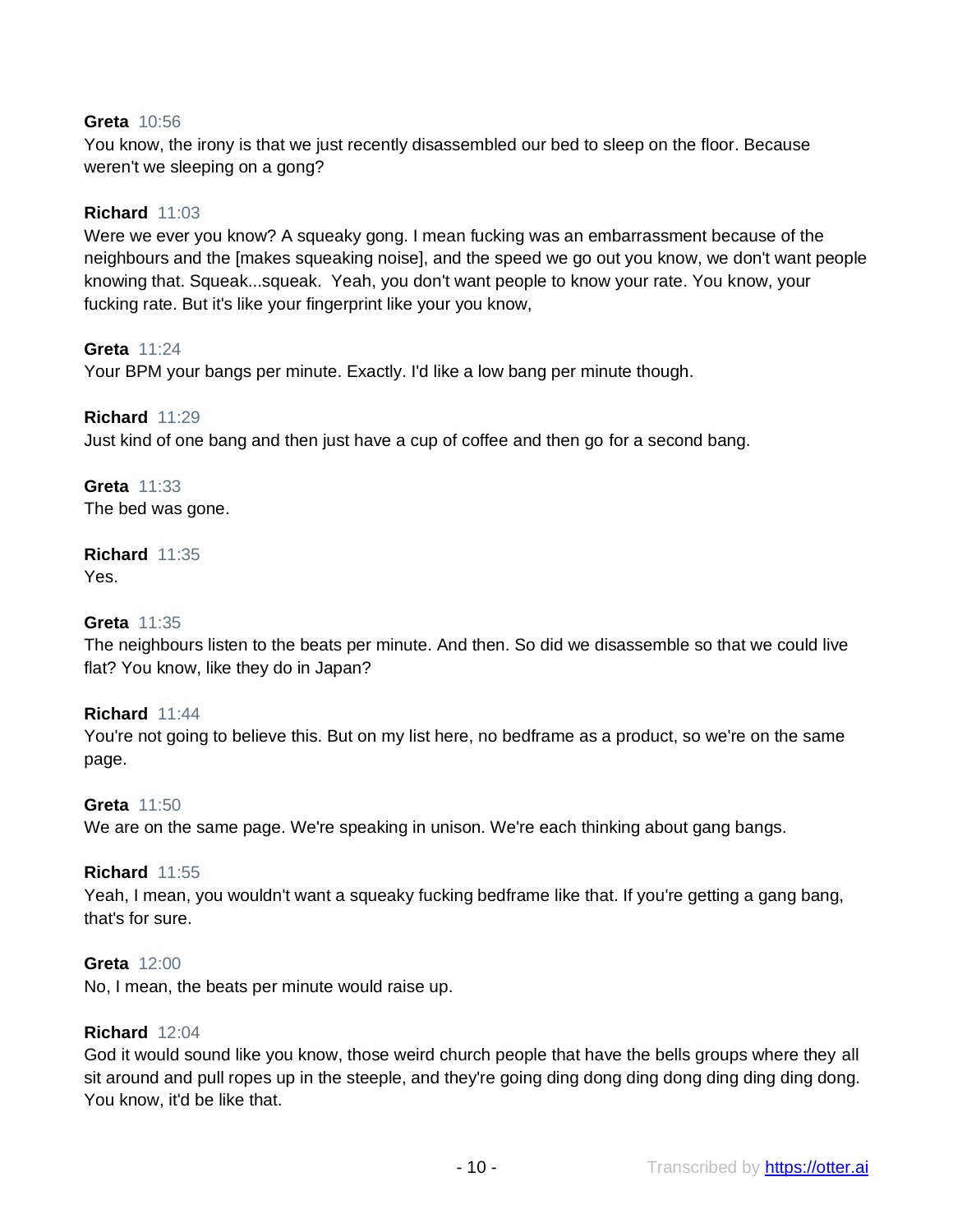**Greta** 12:18 Sounds good.

**Guitar strumming** 12:19

## **Richard** 12:24

I purchased a a gift for both of us and it's a marijuana vaporizer. And it's got a little oven on the ass end, no pun intended it bakes the weed. What did you think?

#### **Greta** 12:39

Well, I did enjoy the high don't get me wrong. But in the night waking and thinking I could smell a horse man's pants here. It was bad you know it was at the point where cut grass turns to sewage and you can't read you don't know what happened, did someone shat in it?

**Richard** 12:56 So yeah, this thing this product review so what are you given it out of five?

**Greta** 13:01 Oh, well, you know...forgettable.

**Richard** 13:05 Yeah.

**Greta** 13:06 Was the thing because I forgot we had it. Having remembered you know, I might want to get it out later.

**Richard** 13:14 I'm gonna take a piss okay.

**Greta** 13:16 I'm gonna have a glass of wine [pours wine into the glass]

**Guitar strumming** 13:32

**Richard** 13:45 Okay, so next section.

**Greta** 13:48 Section. It's a sexy word. Isn't it? Sec-tion? Get the most out of every word.

**Richard** 13:54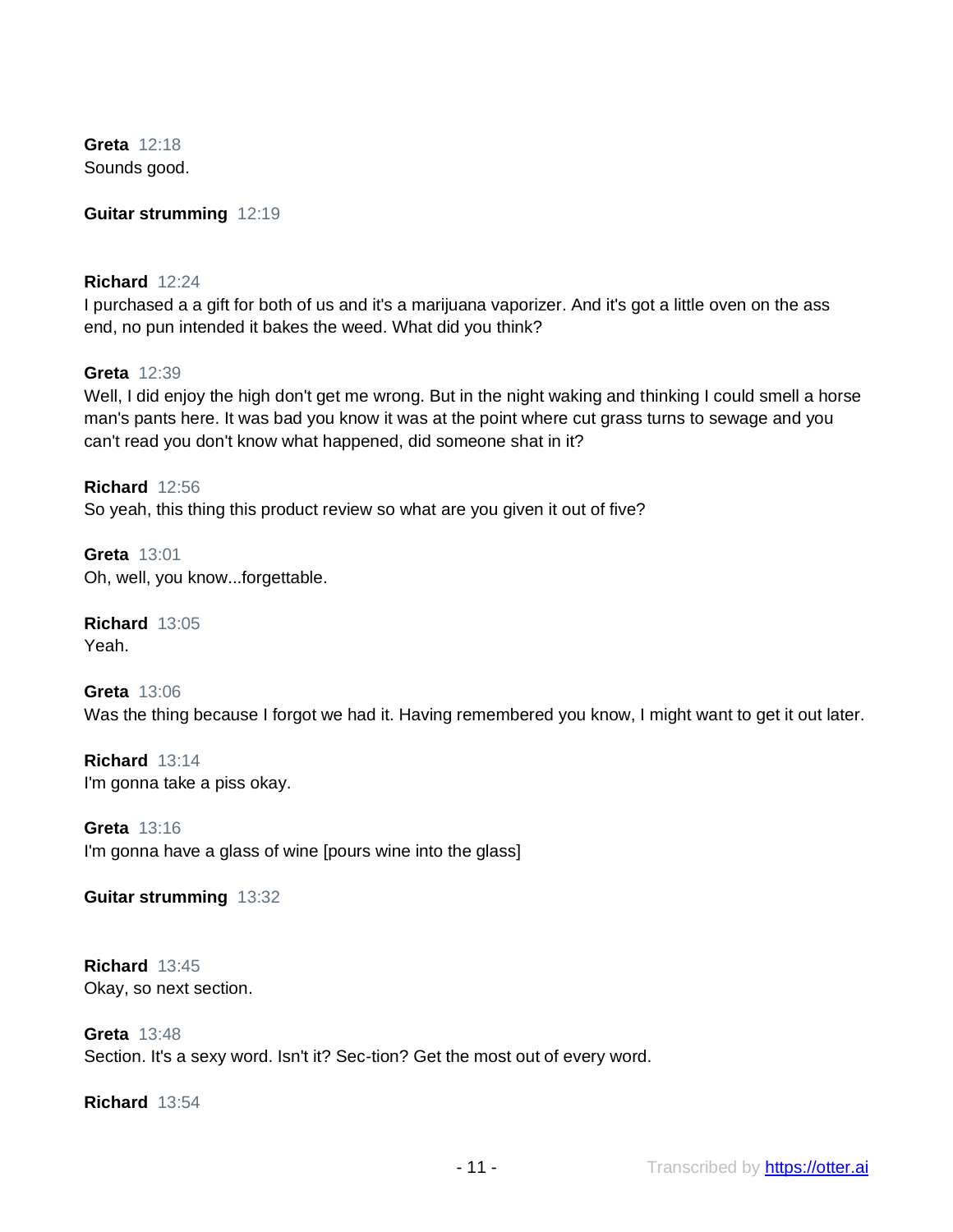Yeah. Putting the sex in section. Would you like to be eaten? Or do you like to eat somebody...section them bit by bit. Gross by gross. I fucking hate cannibals. I don't know I got here didn't I. You know?

**Greta** 14:08 I don't know how I got here didn't I? [laughs]

**Guitar strumming** 14:10

**Richard** 14:17 So this question is from...Eva Kelvin.

**Greta** 14:21 You went for instead of Eva? Is it spelled E V A?

**Richard** 14:24 Yes.

**Greta** 14:24 Yeah. Okay. Yeah. Well, could we Evan.

**Richard** 14:28 Ever...Whatever. Richard, this is a question for you. Richard seems very sexy, Greta.

**Greta** 14:35 Oh my.

**Richard** 14:35 How do you keep from orgasming too soon?

## **Greta** 14:39

You know, I have a very territorial response. And that is a fuck you ever mind your own fucking business? Yes, he is sexy, but that's unpertinent. He now knows your surname. He can look you up. You know, don't walk into the Garden of Eden and take a shit. Ever. Never.

**Richard** 14:58 Guess that means a threesome's off the table, you heard the man.

## **Greta** 15:03

I find myself now chagrined that I was so emotional. And this is an exploring enterprise. And I don't wish to be so knee-jerk. So, I'm going to answer that question tend to work with love and curiosity. How do I stop myself from coming, when Richard is so sexy? So, how do I keep myself because he is sexy? It's true. I do find him very sexy.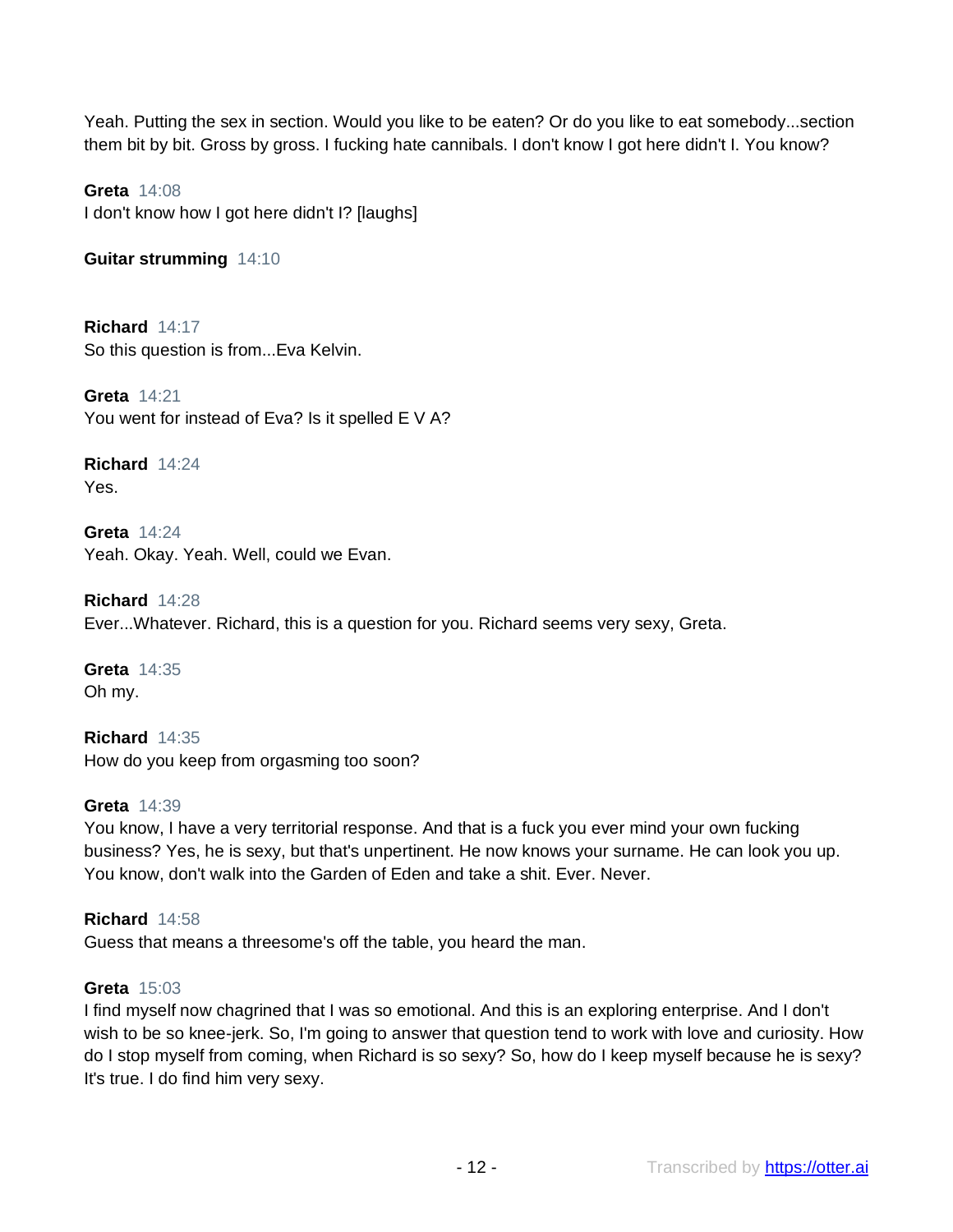## **Richard** 15:26

This is embarrassing.

## **Greta** 15:27

Richard shut up. So, what I do is I get him to edge me. He knows my movements. He knows my breath. Uh, he stops when I'm about to climax. If it's too soon he goes, 'no, no, no Greta, you won't get that right now'. That is a turn on and that soft so it's a dangerous game to play. But he knows how to play it. Because he's a very sexy man. But fuck you. Go find your own guy.

## **Richard** 15:53

We don't even know this person. You know? She's not a threat.

## **Greta** 15:56

You're sticking up for her. I'm not sticking up... Is that's what's happening? Is that what I'm hearing right now?

## **Richard** 16:00

Oh god. Oh, I'm sorry everyone, you know, this is just something I have to work through. It's the first response and then you know my wider brain kicks and goes okay, it's okay. Not everything is a threat. The higher mind knows. And don't I love women you know, don't I want to not see them as a threat because then I lose them from my life. What kind of a life would I have without women? And Greta, I must say I fight similar battles with dudes. You know, most dudes, I think. Fuck you, buddy. But I try to overcome that.

## **Greta** 16:36

Ever try edging. It's very nice. You know? I think even a less sexy partner, which obviously it sounds like you have you know, if you're looking at someone else's garden

## **Richard** 16:51

Just insults her a little more.

## **Greta** 16:52

Oh, yeah, you're right. You're right. Okay, I'm still grinding an axe.

## **Guitar strumming** 16:57

#### **Greta** 17:03

Richard, I have a listener question here. This question is from Jane Boardman. And he says, are you found of Oedipus and do you have any Oedipul residues in you?

## **Richard** 17:16

You know, it's hard to make it funny. I'm trying to make it funny. We're not just like, like give a real answer of I don't want to go, you know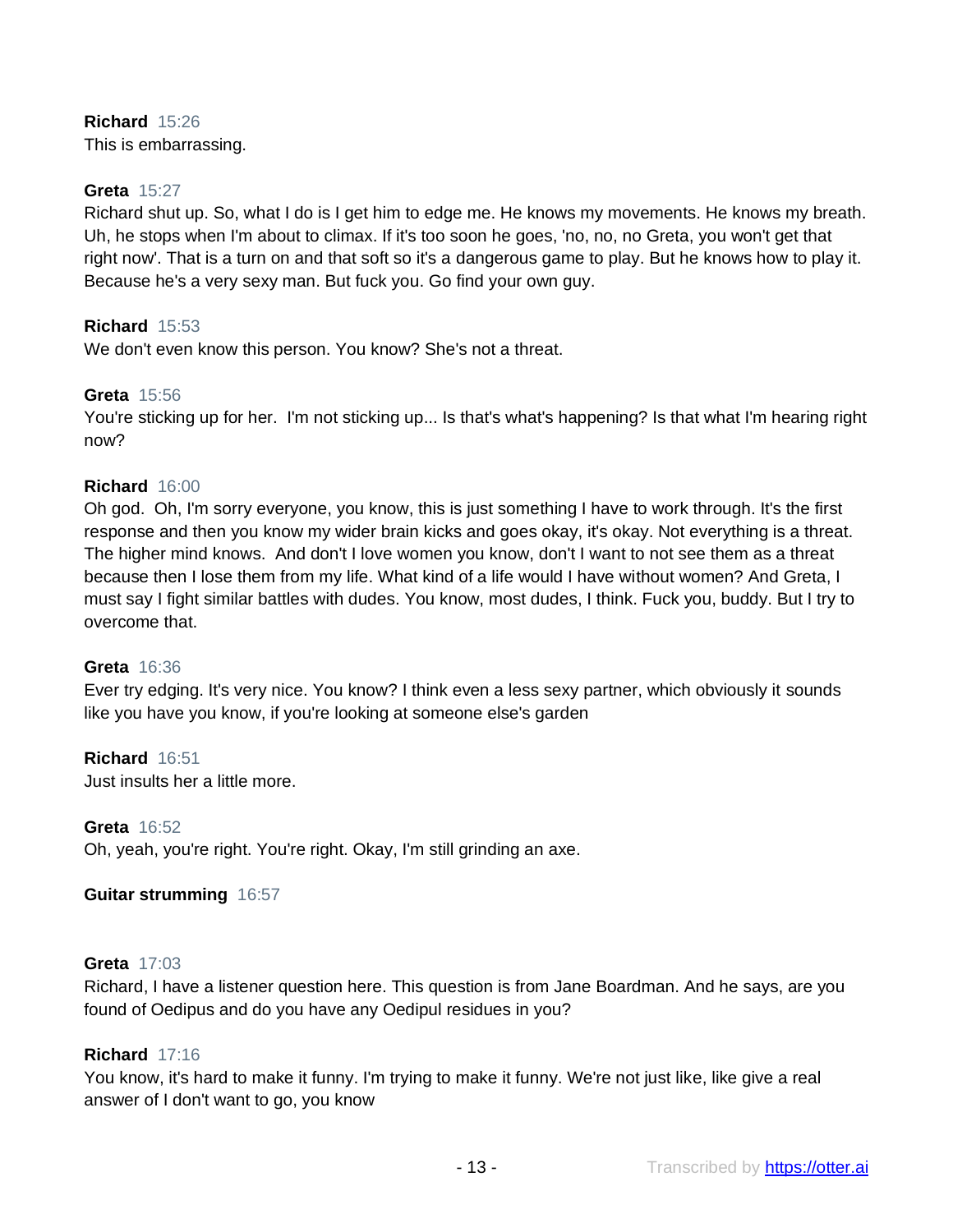**Greta** 17:26 Down your mom

## **Richard** 17:27

Yeah, I don't want to go down... definitely don't want to go down to my mom, I can think of nothing worse you know? And no offence Ma...it's horrible you feel bad but my I can't do it. You know it's got nothing to do with your with your mom badge, but I can't be burying anything in there. You know, I came out and that was that's that's a one way trip. You know, that's a one way ticket.

## **Greta** 17:50

I think she'd find out a compliment you know that she raised you well. The fact that that is not appealing.

**Richard** 17:56 Yeah

## **Greta** 17:56

I'm sorry I threw you in such tricky waters and we've already had to face a few fears. Richard I'll ask you another listener.

**Richard** 18:02 Do you wanna go down on your mom? Holy shit Greta.

**Greta** 18:05 Richard.

**Richard** 18:06 God, I'd kill a fucking Mormon for a joint right now.

**Guitar strumming** 18:10

**Greta** 18:13 Do you want my surprise segment? Yeah, and I'm not talking cannibalism.

**Richard** 18:18 Thank fucking Christ.

## **Greta** 18:19

I want to review the snood I bought you. Okay, smooth is gonna in this case, it's going to be a blindfold.

**Richard** 18:26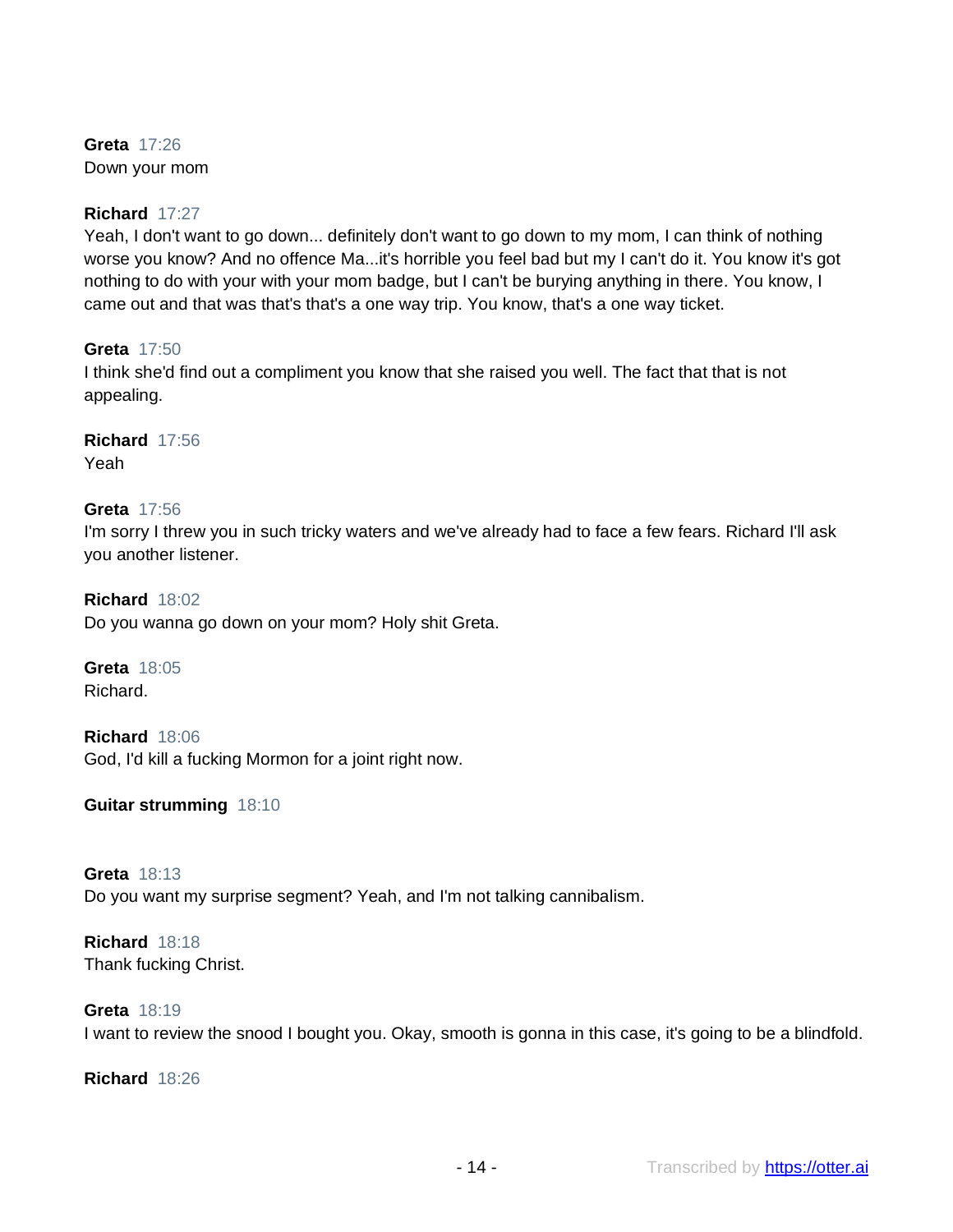Oh, yes. God, that was a long S. I'm blindfolded and don't I hear the fucking silverware drawer open and you know,

## **Greta** 18:36

Don't anticipate where Richard?

## **Richard** 18:38

I'm just saying this cannibalism theme is freaking me out. So okay, let me review the snoot. It is spandex. It looks like one leg of a sky blue bicycle short. It fits over the head. It can be worn as a balaclava, except for little or no eye holes in it but you can kind of pull it over your face and wear it is kind of a gimp... and yes, it is stretchy and thin around the neck. It does give me a certain appeal. It makes me look like what's the male version of a ski bunny.

**Greta** 19:14

Yes, a ski hair.

## **Richard** 19:16

A ski hair, it has a 70s flair. Greta finds it striking on me it's a little bit camp don't mind letting that site out a little bit sometimes.

## **Greta** 19:27

This is this is a surprise segment is a surprise to you because you don't know what is on these teaspoons I have prepared. I have prepared five teaspoons that you can trustingly ingest. So, what I want you to do is take a little spoonful.

## **Richard** 19:46

Okay.

## **Greta** 19:46

And tell us where it takes you and see if he can identify it, you know?

## **Richard** 19:50

Yeah. This can get nasty. All right, I've got one spoon. I won't smell it first. I'll just put it straight into me boca - my mouth Tis a spice. Tis the flavour of nothing, if that's a spice man, you need to return it. Tastes like zilch. You might have dug into a green tea bag, you know and scooped out some of that'll go green tea. Reminds me, why I don't eat grass, you know, reminds me of that. Picking up the next spoon here. It's not every day that you just have a sip of olive oil, you know? And then my mouth is nice and lubricated. Now. Where does it take me? I am at the Yannis and it is not in the actual Greece, tis in a desert town in United States. And everyone's pretending they're in Greece even though they're actually in Albuquerque. Prize number three. Greta is laughing in the background of this one. So I'm guessing it's going to be gnarly. Tis hot cocoa cold and dry. Tis powdered cocoa...powder. I can feel it browning my lips and greasing my teeth. Tis gross. Hey, here comes my fourth spoon. Where did you find that hot cocoa and from what year does it hail? I've got this spoon at a weird angle tis if it's hot. I draw it up towards my lips. I'm blindfolded, mind you [Richard eating] I can identify that as soy sauce.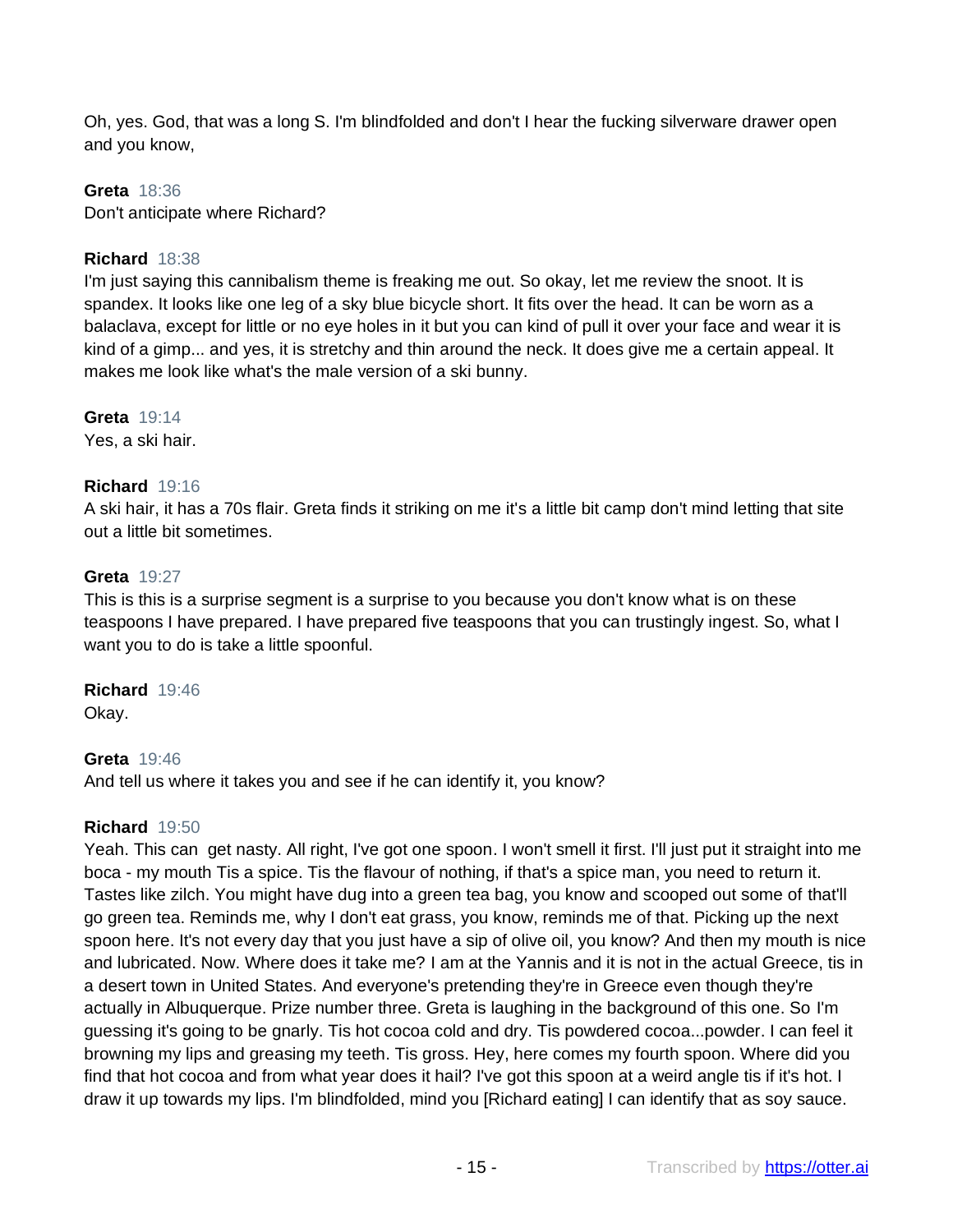Makes me wish I had a stir fry or something under it you know, not just having it straight as a shot. God, just touched something and it didn't feel nice. I got a sneak preview of that when I was looking for the spoon and it felt like butter and I'm not looking forward to this. It's not butter [eating]. It's not butter. It's like a slimy garlic all around the world in 80 days, in five minutes. Oh god, it's gross. Can I undo my blindfold now?

## **Greta** 21:57

Yes, I think you can. So I'm gonna just go through what you had five tastes. And the first one, the spice with no flavour was oat bran.

**Richard** 22:07 Oh my.

**Greta** 22:08 Wouldn't want to season your food with that for oat bran.

#### **Richard** 22:12

Oh, how's that mac and cheese going? It's kind of bland. Oh, here sprinkle some oat bran on it. You know.

**Greta** 22:19 Exactly. Do you know what that was? You had the last thing you had.

**Richard** 22:22 What was that?

**Greta** 22:23 Do you know what it was?

**Richard** 22:24 What was it?

**Greta** 22:25 Onion.

**Richard** 22:26 Oh it was onion.

#### **Greta** 22:27

Yes. And that is a sample of the ratatouille. I've met for dinner that you said was so disgusting. So bon appetit returned.

## **Richard** 22:38

You know, it's nice that you made dinner.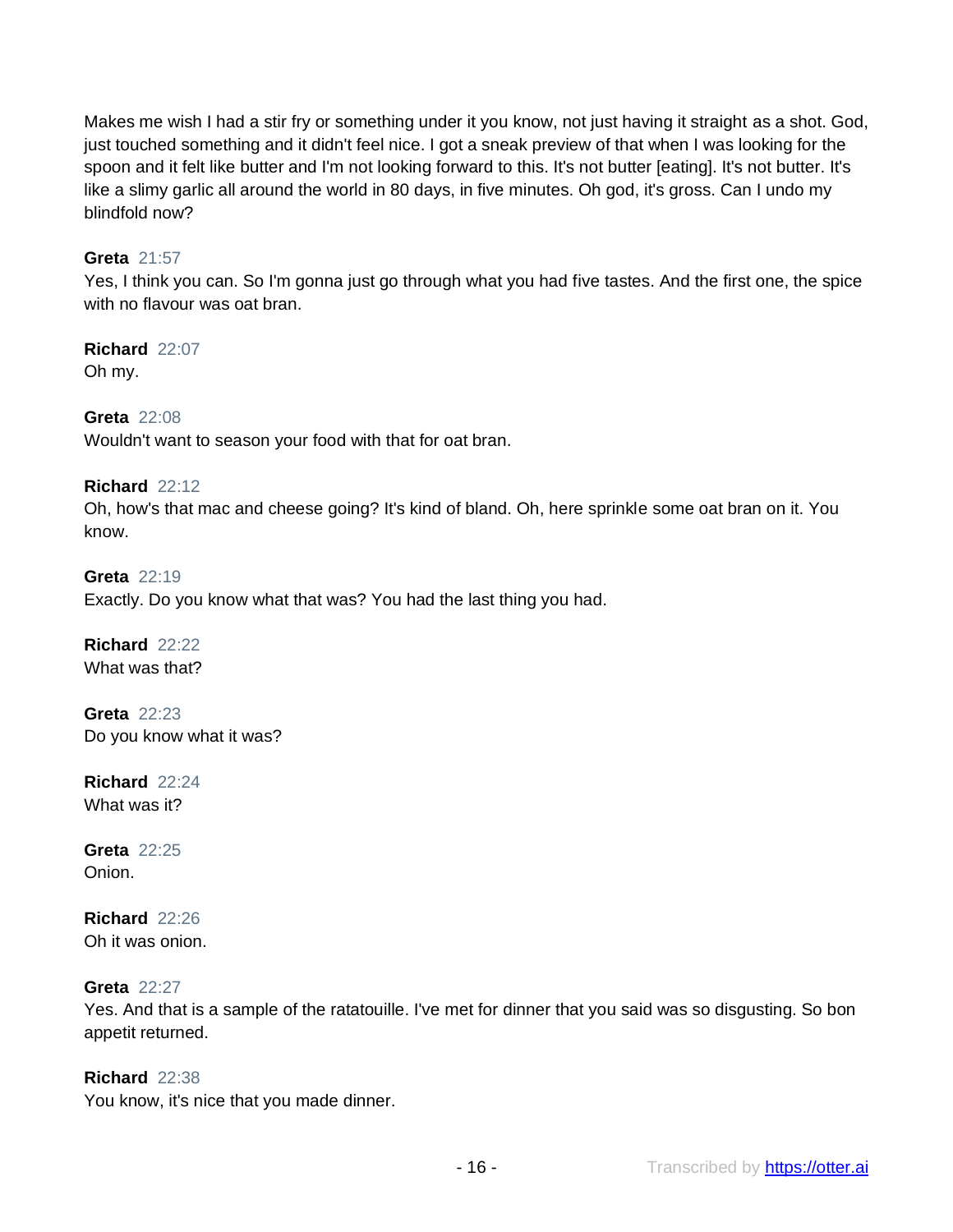#### **Greta** 22:43

Richard, I think that brings us to the end. You know.

## **Richard** 22:46

Greta I, as always, I've very much enjoyed the journey with you this evening.

## **Greta** 22:53

I'd love to make the noise of the bed, you know. [ding sound] That was like us going at it. You know. [ding sound]

**Richard** 23:01 Greta, you're giving away my bangs per minute.

**Greta** 23:09 That was lovely. Richard. I love you.

**Richard** 23:12 All that was lovely for me too, Greta. love you too. What a nice time.

## **Richard & Greta** 23:17

[Singing] How to get the most (how to get the most). How do get the most (how to get the most)...out of your partner. [Song ends]

**Richard** 23:31 Hi.

**Greta** 23:32 Good start Richard.

**Richard** 23:34 Thanks.

**Greta** 23:34 Take it from there.

**Richard** 23:35 Fuck. If you've enjoyed Richard and Gretel's podcast, you might also enjoy following us on our social media.

**Greta** 23:42 We're on Twitter @Richardand Greta.

**Richard** 23:44